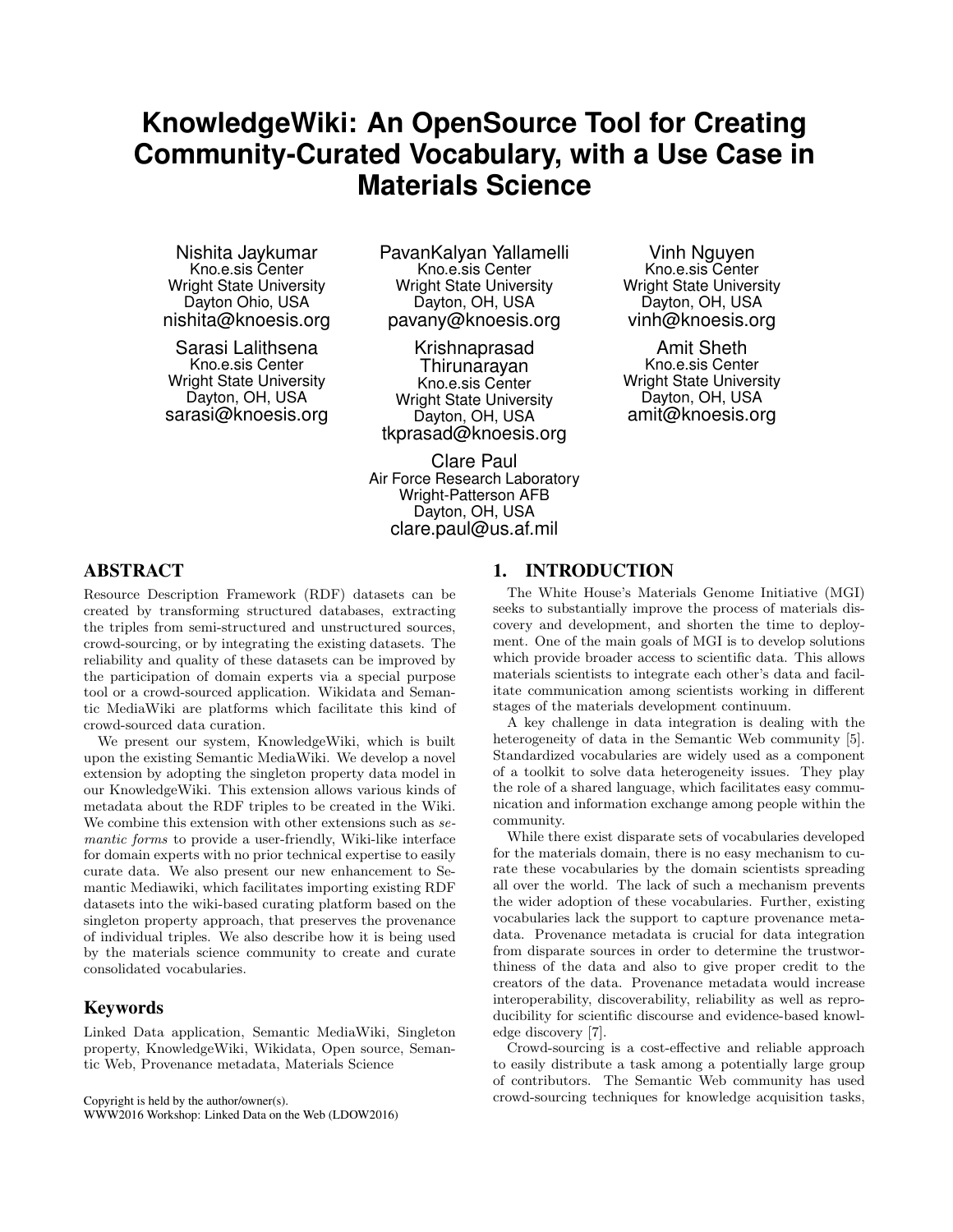including vocabulary development [15]. Semantic Mediawiki [10] is one such platform that can be used for crowd-sourced vocabulary curation. However, it lacks built-in support to capture the provenance metadata of RDF triples.

To the best of our knowledge, Wikidata is the only crowdsourced knowledge acquisition platform which supports incorporating such provenance metadata [6]. It is being used to create and curate structured online database for Wikipedia. Wikidata allows editors to annotate attribute-value pairs using qualifiers and references as a way to support metadata. For this purpose, Wikidata uses an auxiliary node in a way which is similar to a blank node as discussed in [6]. However, the RDF representation of this data model is not intuitive and does not map to the standard RDF triples.

In this work, we try to address the aforementioned challenges with our tool, KnowledgeWiki. We adopt the singleton property template approach developed by Nguyen et al. A singleton property is defined as a unique property instance representing a newly established relationship between two existing entities in one particular context [13]. This approach offers a concise representation for RDF statements about statements, with a formal semantics for an accurate interpretation across applications, tools, and datasets. Recent studies [7, 8] reported that the singleton property approach offered the most concise representation on a triple level. Therefore, we adopted the singleton property in our data model for the extension.

In our KnowledgeWiki, by using Semantic MediaWiki as the curation platform and embedding the singleton property approach into Semantic MediaWiki as an extension, we intend to capture metadata of RDF triples such, as provenance information. We combine this extension with other extensions such as semantic forms to provide a user-friendly interface for data collection. The goal of KnowledgeWiki is to provide a wiki-based platform for assisting in the creation and curation of vocabularies in the materials science domain. Our main contributions in this work are three-fold:

#### 1. A Singleton Property Template Extension to Semantic Mediawiki to capture the metadata of RDF triples

We incorporate the singleton property approach for RDF data representation into SMW. SMW takes a simple straightforward approach to represent triples. However, as mentioned earlier provenance information is essential, but missing. The singleton property template data model, which is an improvement over the standard reification approach, is suitable for representing metadata about the data in materials science [7].

### 2. An algorithm to identify Singleton Property Templates from RDF datasets and to support importing RDF datasets into the wiki

We propose an algorithm to automatically identify the regular and singleton property templates for every entity from a given RDF dataset. All the templates related to a single entity will be presented in the same wiki page. This page allows the domain experts to curate the content.

#### 3. Demonstration of the use of this extension in the materials science domain

We import three vocabularies extracted from the ASM Handbook Volume 21, MIL-HDBK-5, and MIL-HDBK- 17 from the materials science domain. We adopted the singleton property template extension for representing the provenance of the vocabularies. The three vocabularies have been curated in our KnowledgeWiki. For representing the provenance information, such as source and license, we reuse the existing vocabularies such as  $SKOS<sup>1</sup>$ , Dublin Core<sup>2</sup>, and QUDT (Quantities, Units, Dimensions and Data Types $)^3$ .

The remainder of the paper is organized as follows: Section 2 discusses the context for the research, Section 3 discusses related work, Section 4 outlines our approach, Section 5 discusses our materials science use case. Finally, Section 6 and Section 7 discusses the future work and conclusion of our work respectively.

# 2. CONTEXT FOR THIS RESEARCH

The availability of a crowd-sourcing tool is crucial to achieve the requirements proposed by MGI. If made widely available, disparate sources of materials data also could be inventoried to identify gaps in data and to limit redundancy in research efforts. According to MGI, "To benefit from broadly accessible materials data, a culture of data sharing must accompany the construction of a modern materials data infrastructure that includes the software, hardware, and data standards necessary to enable discovery, access, and use of materials science and engineering data. The system should be available to house, search, and curate materials data generated by the community. The initiative also states that the community-developed standards should provide the format, metadata, data types and criteria necessary for interoperability and seamless data integration" [19].

The Air Force Research Laboratory (AFRL) proposed to work towards the goals of the Materials Genome Initiative, mainly in the context of bringing the materials science community together to collaboratively create and curate a consolidated vocabulary for materials science. For this purpose, AFRL and its partners provided us with initial legacy data. This data is comprised of materials science dictionary terms from three vocabularies: ASM Handbook Volume 21 [9], MIL-HDBK-5 [14], and MIL-HDBK-17 [12]. The materials science community was in need of a system that could: (1) consolidate these vocabularies, (2) represent each dictionary term and its metadata such as, provenance appropriately, and (3) provide the community broader and easier access to materials science terms and definition.

These requirements which were presented to us by AFRL are fulfilled via our KnowledgeWiki tool. We present its development for fulfilling the requirements along with some preliminary results in the rest of the paper.

# 3. RELATED WORK

The Semantic Web community leveraged crowd-sourcing techniques for the purpose of data curation [15]. Semantic wikis, which enhance traditional wikis with structured knowledge representation, have been used to facilitate collaborative development of ontologies and knowledge bases [3]. Semantic MediaWiki [10] is a widely known semantic wiki and it has been used to capture semantic data in variety

 $1$ https://www.w3.org/2009/08/skos-reference/skos.html

 $^{2}$ https://www.w3.org/TR/prov-dc/

 $3$ http://qudt.org/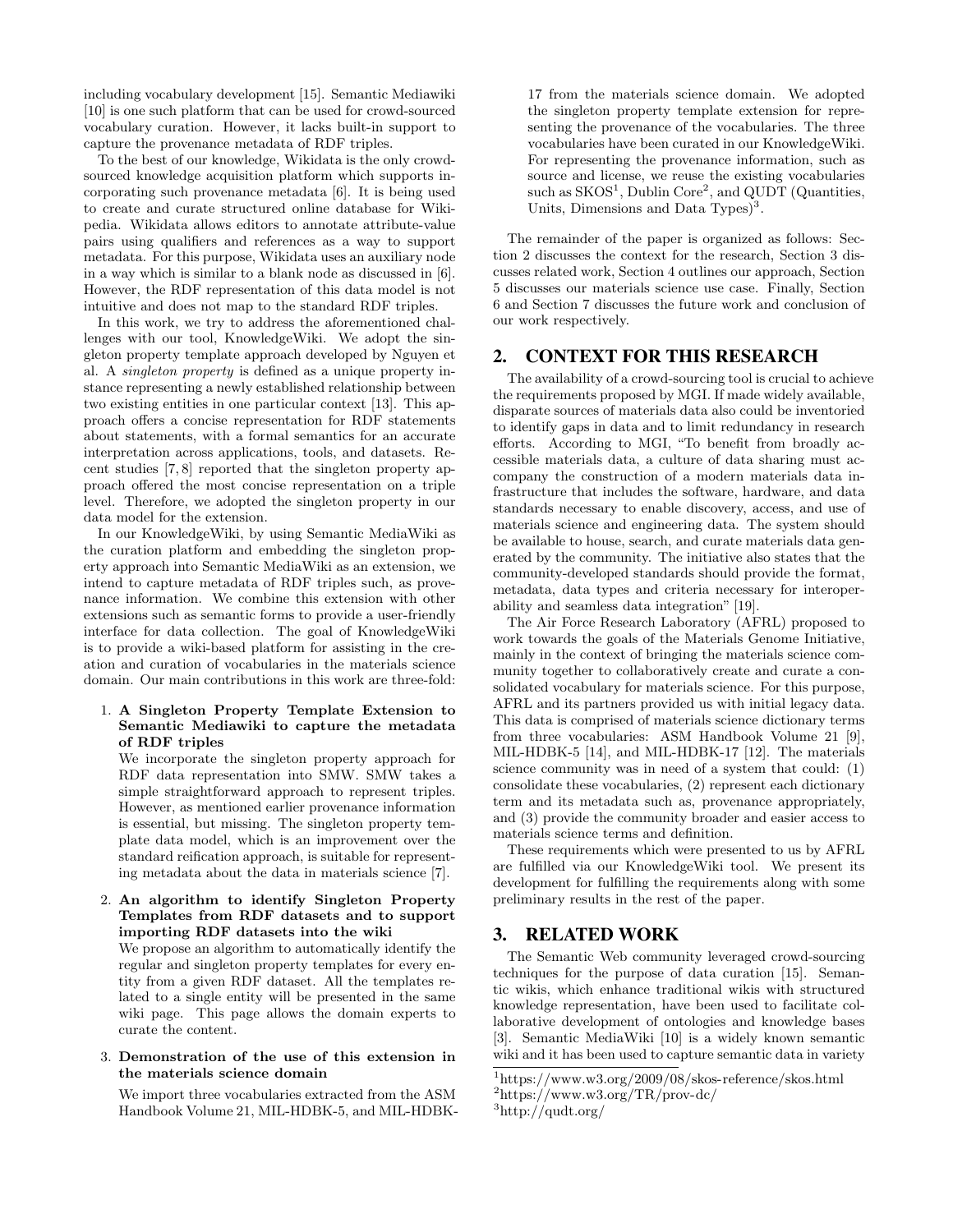

Figure 1: RDF graph representation from Wikidata for the definition of a term with source and license as provenance metadata information. P26 is a property definition text, P580 is a property source and P582 is a property license.

of areas including healthcare [2], energy, media, and air navigation. Semantic Mediawiki is currently being used in over 300 public wikis around the globe. Some of the other examples of Semantic wikis include: OntoWiki [1], IkeWiki [16], SweetWiki [4], and Acewiki [11]. More details on different kinds of wikis can be found in [3]. However, none of these wikis have a simple way to incorporate metadata into their data models, a challenge our work addresses.

As mentioned earlier Wikidata is the only crowd-sourced application which provides the capability to incorporate metadata. Wikidata [18] is a prominent community-oriented effort to create and curate an online, structured knowledge base that can be used by every language version of Wikipedia. For example, the definition of a term can be further accompanied by its source and license information. In order to represent this in RDF, Wikidata uses auxiliary node in a way that is similar to a blank node. Figure 1 shows an example of the modeling with an auxiliary node. Here, property P26 (Definition Text) is broken into two properties to use the auxiliary node to link to the context information. As they mentioned in their paper, this led to Wikidata properties not directly corresponding to properties in RDF.

The widely-known techniques for incorporating metadata into the RDF data model are: (1) reification, (2) n-ary relation, (3) the singleton property, and (4) a named graph. In the recent work by Hernández et al., [8] the authors compared these techniques for reifying RDF triples, with the goal of representing Wikidata as RDF, which would allow legacy Semantic Web languages, techniques, and tools to be used for Wikidata. They reported that the singleton property approach offered the most concise representation on the triple level. Similarly, this approach also offers the most compact dataset according to the experimental comparison in the PubChem dataset [7]. Therefore, we adopted the singleton property approach [13], which was originally developed by our group, to represent the metadata about the RDF triples.

Existing work, including Wikidata, lacks support for importing an existing RDF data set with metadata. Even though the SMW extension  $RDFIO<sup>4</sup>$  provides the capability to import arbitrary RDF triples into the wiki, it does not have the capability to handle an RDF data set with metadata information. The proposed RDF import extension automatically identifies the RDF subgraph structure of the dataset and imports the dataset while preserving the

#### <sup>4</sup>https://www.mediawiki.org/wiki/Extension:RDFIO

#### **Editing Template:tmpltDefinitionText**

 $B Z \Delta B$ Wikitext Preview Changes <<u>noinclude</u>><br>This is the "<u>tmpltDefinitionText</u>" template.<br>It should be called in the following format: {{tmpltDefinitionText | order=<br>|Definition Text=<br>|Source=<br>|Source\_type= Source Website .<br>|License Agreement= Created by created by-<br>|Creator\_type= n , ,<br></<u>pre</u>> Edit the page to see the template text. </noinclude><includeonly> %\m<u>unitume="+intumentity"</u><br>\{<del>fmetatemplate:meta</del>\_prop=Definition Text|format=standard|order={{{order|}}}|<br>Definition Text={{{Definition Text}}}%&Bource={definition Text%&Bource={type|}}}%&Bource={{{Source}}}%&Bource={def License Agreement={{{License Agreement}}}%&License Agreement%&dcterms:license|<br>|Created by={{{Created by]}}}%&Creator%<u>&dcterms:creator</u>|<br>|Creator\_type={{{Creator\_type|}}}%&Creator Category%&<u>mv:creator</u>|<br>|Creator\_type={{{

#### Figure 2: A sample of the singleton property template definition in KnowldgeWiki

provenance of individual triples.

# 4. APPROACH

In this section, we first describe the overall architecture of the system. Next, we describe how we developed the new extension with singleton property templates for representing the provenance metadata of the triples. Then, we describe the algorithm for identifying the singleton property templates for any given RDF dataset. The overall architecture of KnowledgeWiki is shown in Figure 3.

# 4.1 Overall Architecture

The following sections describes the architecture overview of our system (see Figure 3). We first explain how the data is collected via the existing semantic forms and how the singleton property template is integrated into the SMW. Next, we describe our new data representation module for SMW. We also describe how each entity is processed and, how the triples are created and, how each entity is represented on a wiki page. Finally, we discuss how more complex operations, such as CSV data import and RDF import/export are performed.

Data Collection. Templates are an integral part of Semantic MediaWiki and the simplest way to give input. Each template is defined as a set of field and value pairs. Each field in the template is mapped to a separate semantic property. Semantic properties in SMW are used to express binary relationships between semantic entities. The field values can be set to a number of predefined datatypes, such as Text, URL, Page, Boolean, Number, etc.

For example, a regular template which provides the text definition for a given term is defined as follows:

#### {{Definition Text | Definition = }}

For the term Autoclave, the page would be titled Autoclave and this page would contain the regular template "Definition Text" along with the property name and its value as follows:

{{Definition Text | Definition = A closed vessel for producing ..}}  $P<sub>u</sub>$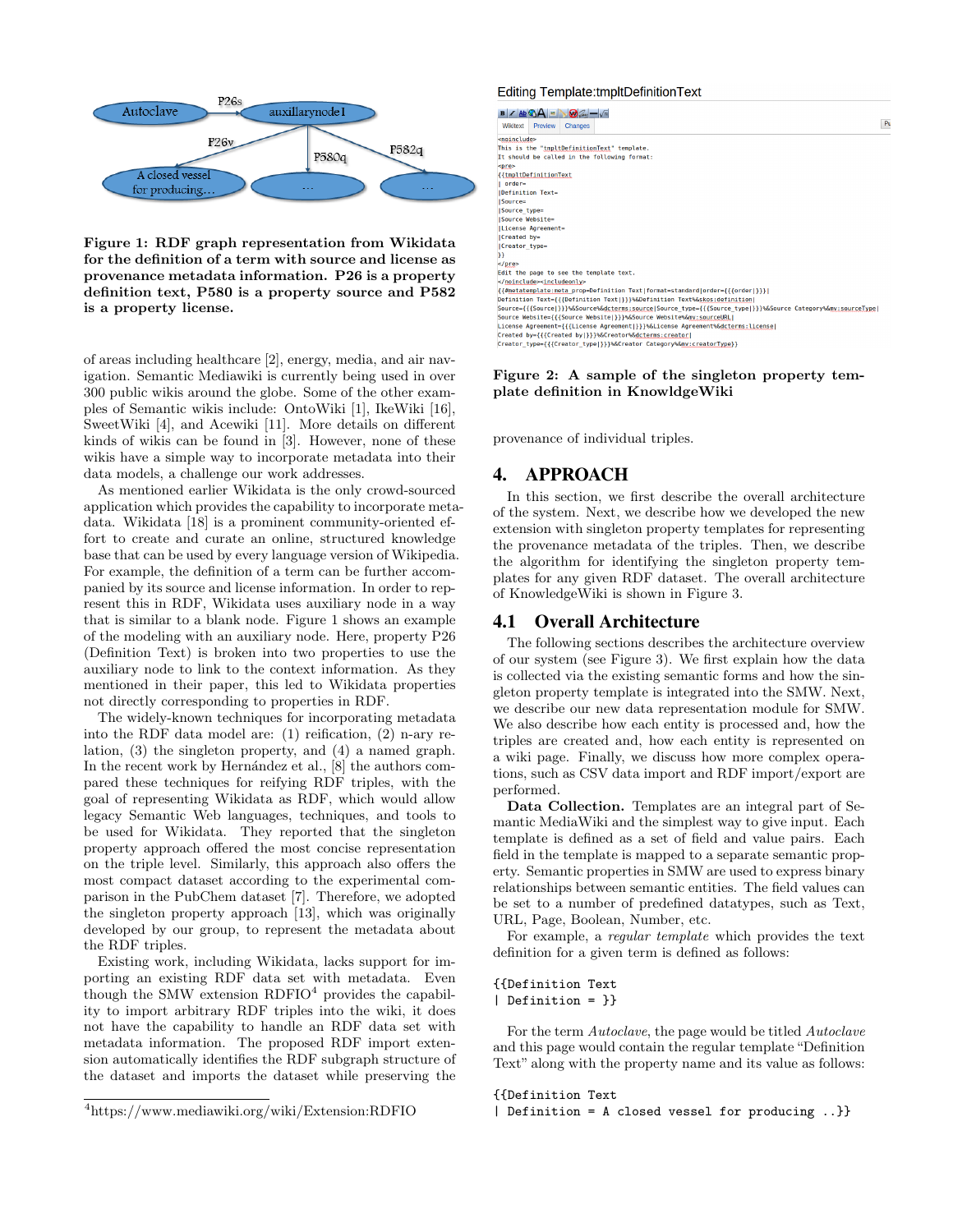

Figure 3: KnowledgeWiki's Overall Architecture

Templates allow users to specify annotations in the wiki without the need of having to learn any kind of syntax. For example, the field "Definition" is mapped to the property  $mv:definition<sup>5</sup>$ , and this property holds the value "A closed vessel..." as asserted in the following triple:

Autoclave mv:definition "A closed vessel..."

This is the standard triple format; however, if we want to describe the metadata about this triple, SMW does not support it. For example, this triple was taken from the ASM handbook glossary, but the existing template does not allow for such an annotation to be represented.

To overcome this, we modify the data model at the template level. We developed a special purpose template called "singleton property template", that is generic and allows for any kind of data annotation such as provenance, access control, or spatio-temporal information. We took the built-in template and enhanced it to support metadata information. We refer to this extension as the singleton property template<sup>6</sup> . This enhancement, when used in semantic forms for data collection from domain experts, will allow users to specify assertions about the entity within the existing infrastructure. Below is an example of how this information will be represented using our singleton property template:

#### {{Definition Text

# | Definition = A closed vessel for producing..

| Source = ASM handbook}}

Templates are used to create forms. A semantic form is a collection of related templates. This singleton property

```
CreateMetaTemplate
```
template is included in our "Materials Manufacturing and Design Form" depicted in Figure 5. We provide the details on the development of this template in Section 4.2. We use the semantic forms provided by the SMW to allow users to add the terms and/or modify the element details.

One of the goals of our system is to promote collaboration and facilitate experts to edit data easily using our tool. By using the semantic forms, domain experts can easily edit and create new data on the wiki. In order to foster collaboration, making this wiki-based form easy to use is crucial. For this purpose, SMW also provides an "Edit with Form" option, which allows users to edit each page via user-friendly forms as depicted in Figure 5.

KnowledgeWiki provides the following features: (1) support for the singleton property approach to capture the metadata, and (2) support for adding typed information of the modeling elements.

Data Representation. Here we discuss (1) how we use the singleton property templates to represent data about an entity in the semantic store and also (2) how each entity is represented in a wiki page.

The first task is accomplished by the parsing phase. Once the data is collected from users via the form, the Datatype API is responsible for type checking and for mapping the imported properties within the wiki for appropriate representation. The definition of a sample singleton property template is shown in Figure 2. Within each template definition, there exists a hidden wiki snippet with a magic word. Each magic word is associated with a set of parameters corresponding to the field-value pairs of the template. The magic word and the associated parameters are processed for creating triples in our extension. The triples generated

<sup>&</sup>lt;sup>5</sup>mv: Materials Vocabulary - MatVocab

 $6$ http://matvocab.org/wiki-dev/index.php/Special: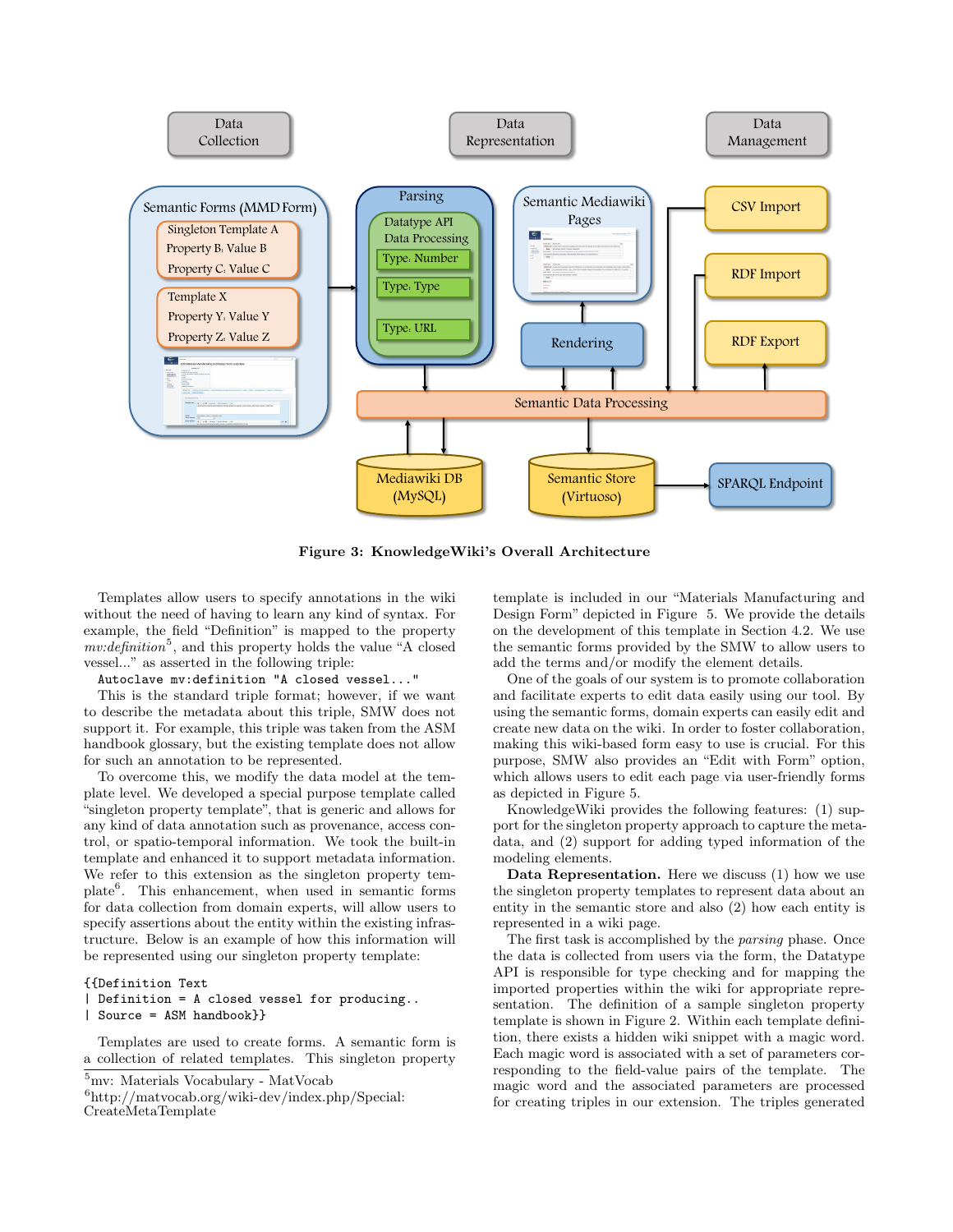are inserted into the semantic store, and can be queried via SPARQL. The semantic store can be chosen from a variety of well-known engines: 4store, Blazegraph, Sesame, Virtuoso, etc. In the work by Hern´andez et al., they report that singleton properties worked best with the Virtuoso triple store and, hence, for our KnowledgeWiki we chose Virtuoso. MySQL DB stores most of the schema-level information such as, template, property and, form names and Virtuoso has the semantic data as triples.

The second task of representing entities on a wiki page is accomplished by the rendering phase. In addition to the creation of triples, a page is created for each entity on the wiki. For this page, our extension renders the data from the templates associated with each entity. Finally, a wiki page is created for each entity with the term name as the page title within the main namespace.

Data Management. This phase involves the semantic content management. This phase performs complex operations that are conducted within the wiki (such as semantic data processing). The wide range of capabilities that KnowledgeWiki provides, allow for various tasks such as legacy data processing, RDF data import, RDF data export, and so on.

### 4.2 Singleton Property Template Extension

As mentioned earlier in Section 4.1, templates are an integral part and the simplest way of including markup in the wiki. We introduced the singleton property template in Section 4.1. and in this section we describe the implementation details. The singleton property template is an extension that we implemented for representing the metadata of RDF triples such as provenance. Since we developed a new template for the purpose of disambiguation, we name the traditional SMW template as a regular template and our new template as a singleton property template. Every singleton property template contains a set of field-value pairs:

```
{{Singleton Property Template name
| property_1 = value_1
| property_2 = value_2
| property_3 = value_3
}}
```
Each field is mapped to a semantic property. Within each template, a property selected for instantiating singleton properties and is specified in the MagicWord parameters associated with this template. A sample definition for the singleton property template is shown in Figure 2. We introduce the MagicWord "#singletontemplate" for processing the singleton property template, for example:

#singletontemplate:singleton prop=property 1.

When creating the singleton property template, the user gets to select the property to instantiate the singleton property. Each template can contain only one singleton property. This singleton property will bear the metadata of the RDF triples and the semantic forms can contain more than one singleton or regular template. In this case, the singleton property will be created for the property "property 1." It is associated with other meta properties such as "property 2" and "property 3." The singleton property template above will be mapped to this set of triples as seen in Table 1.

For instance, for the term Autoclave, we have a term definition for it. This definition has other metadata associated

#### Table 1: The set of singleton triples generated for the page SomePageTitle with the singleton property template described in Section 4.2

| SomePageTitle             | singletonProperty#n | value_1    |
|---------------------------|---------------------|------------|
| $singlet on Property \#n$ | singletonPropertyOf | property_1 |
| $singlet on Property \#n$ | $property_2$        | value_2    |
| singletonProperty#n       | property_3          | value_3    |

#### Table 2: The set of singleton triples generated for the page Autoclave with the singleton property template described in the example

| Autoclave           | $hasDefinition \#1$ | "A closed vessel" |
|---------------------|---------------------|-------------------|
| $hasDefinition \#1$ | singletonPropertyOf | skos: definition  |
| $hasDefinition \#1$ | dcterms:source      | "ASM Handbook"    |
| $hasDefinition \#1$ | dcterms:license     | "Reproduced"      |

with it, such as the source of the definition, which is provenance information. We have the rights or the license information associated with this definition. As discussed earlier, the regular template doesn't have support for this kind of representation. With the singleton property template, we can represent the metadata requirement in this example. Particularly, we define the singleton property template for the term Autoclave as follows:

```
{{Definition Text
| Definition = A closed vessel..
| Source = ASM handbook Volume 21: Composites.
| Rights = Reproduced with permission of ASM
International. All rights reserved.
www.asminternational.org}}
```
For processing this singleton property template, the MagicWord parameter is defined as:

#singletontemplate:singleton prop=Definition. This singleton property "Definition" will bear the metadata of the RDF triples, such as "Source" and "Rights." The singleton property template above will be mapped to this set of triples as seen in Table 2.

The advantage of our approach is that the singleton property template extension was seamlessly incorporated into the existing extensions. We will demonstrate the use of the singleton property extension for curating materials science vocabularies in Section 5.

# 4.3 Identifying Templates and Singleton Property Templates from RDF datasets

As we extend Semantic MediaWiki to develop KnowledgeWiki for curating the vocabularies, we identify its potential as a curation platform for any given RDF dataset. To exploit the full potential of this crowd-sourcing platform for the curation of RDF datasets, importing the RDF dataset into the Semantic MediaWiki platform is required. Hence, we developed an extension to import an existing RDF dataset into Semantic MediaWiki.

We developed an algorithm to create pages in Semantic MediaWiki for each entity given the RDF dataset as an input. It also has the capability to handle the provenance information included in the dataset by reusing the singleton property template.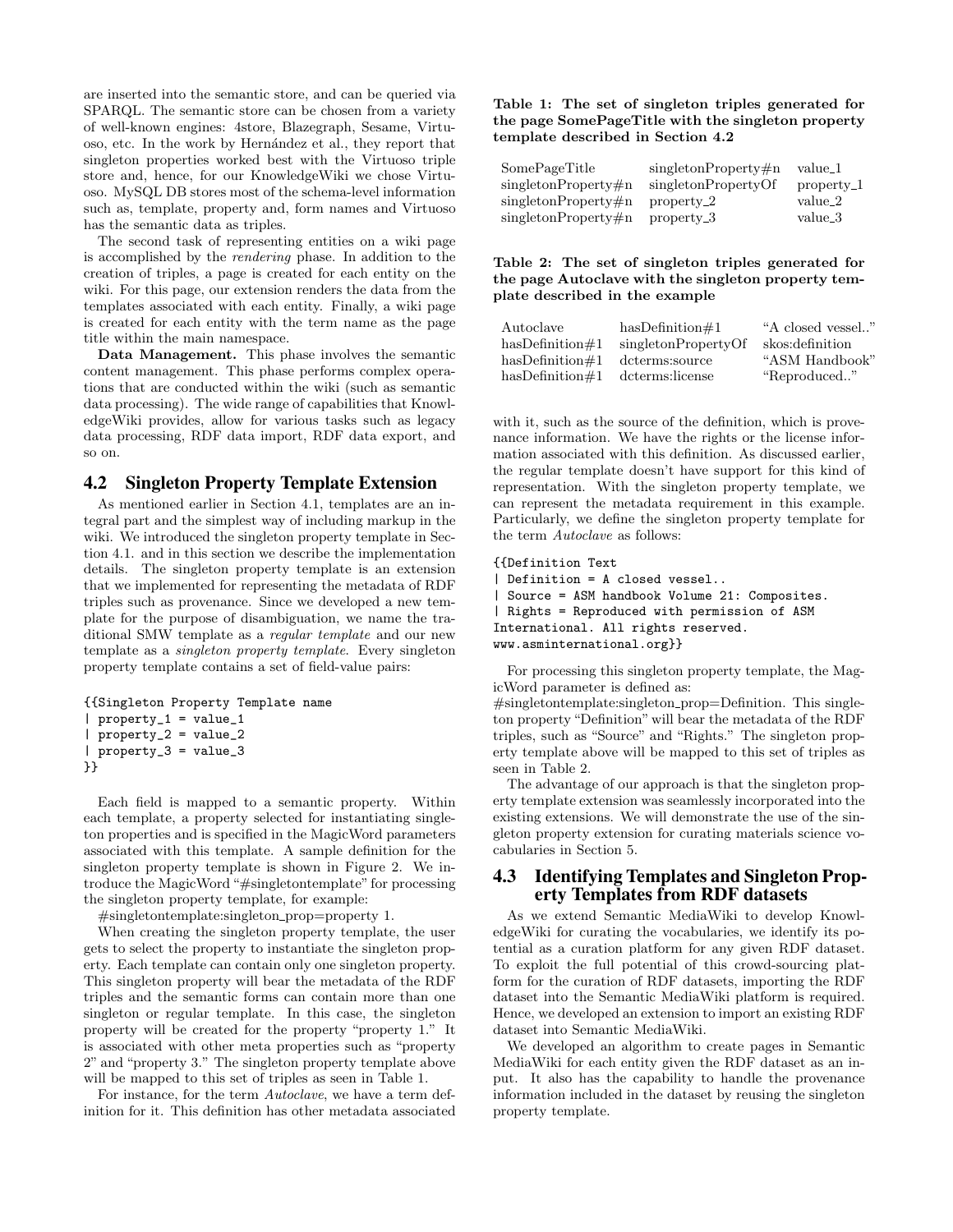

Figure 4: KnowledgeWiki data model representation for Materials Science term along with its metadata information

For the purpose of curation, there exists no mechanism to bring existing RDF datasets into the wiki for curation. This is essential for wider usage and acceptability in the semantic web community. To this end, we have implemented an enhancement in our KnowledgeWiki where users can upload existing RDF datasets into the wiki and open them up to the community to add or edit existing information<sup>7</sup>. The user is only required to provide the named graph and the SPARQL endpoint address to KnowledgeWiki. Our algorithm first automatically identifies the RDF subgraph structures corresponding to the regular and singleton property templates associated with each entity. Finally, we create a wiki page for each entity along with the data obtained from the associated templates. In Section 4.1, we states that in order to use the forms the properties and the templates have to be created in advance. However, this algorithm identifies and creates the set of semantic properties from a given RDF dataset on the fly. Properties and templates that are being used in any given form should be created in advance and must exist prior to using them within the semantic forms.

Automatic creation of the properties and templates is a very useful feature since it is not feasible to create all the necessary properties and templates in advance. For a dataset like Yago2S, which contains over 2.8 million entities with 33 distinct regular properties and 83 distinct generic properties, it becomes tedious to create all these different properties in advance. With this approach, we can automatically identify the set of properties in a given RDF dataset and create properties on the fly.

#### <sup>7</sup>http://matvocab.org/wiki-dev/index.php/Special: Importdataset

# Algorithm 1 Property-Template Approach algorithm

- 1: procedure PT–Approach
- 2: identify a list of regular properties
- 3: identify a list of generic properties
- 4: create one wiki page per property
- 5: for each property, check the count of datatypes it has (using group by query) do
- 6: if it has only datatype, map that datatype to the SMW datatype (create the [[has type: type]])
- 7: else create an empty property page
- 8: if the object is URI then the datatype is Page
- 9: end for
- 10: create a list of regular templates, the name of the template is taken from the name of the property
- 11: generate the regular template tag.
- 12: create a list of singleton property template, the name of the template is taken from the generic property
- 13: generate the meta-template tag/code for each template
- 14: identify the list of entities
- 15: for each entity do
- 16: identify the list of regular and singleton property template associated with this entity
- 17: create a wiki page for the content obtained from the templates
- 18: end for
- 19: end procedure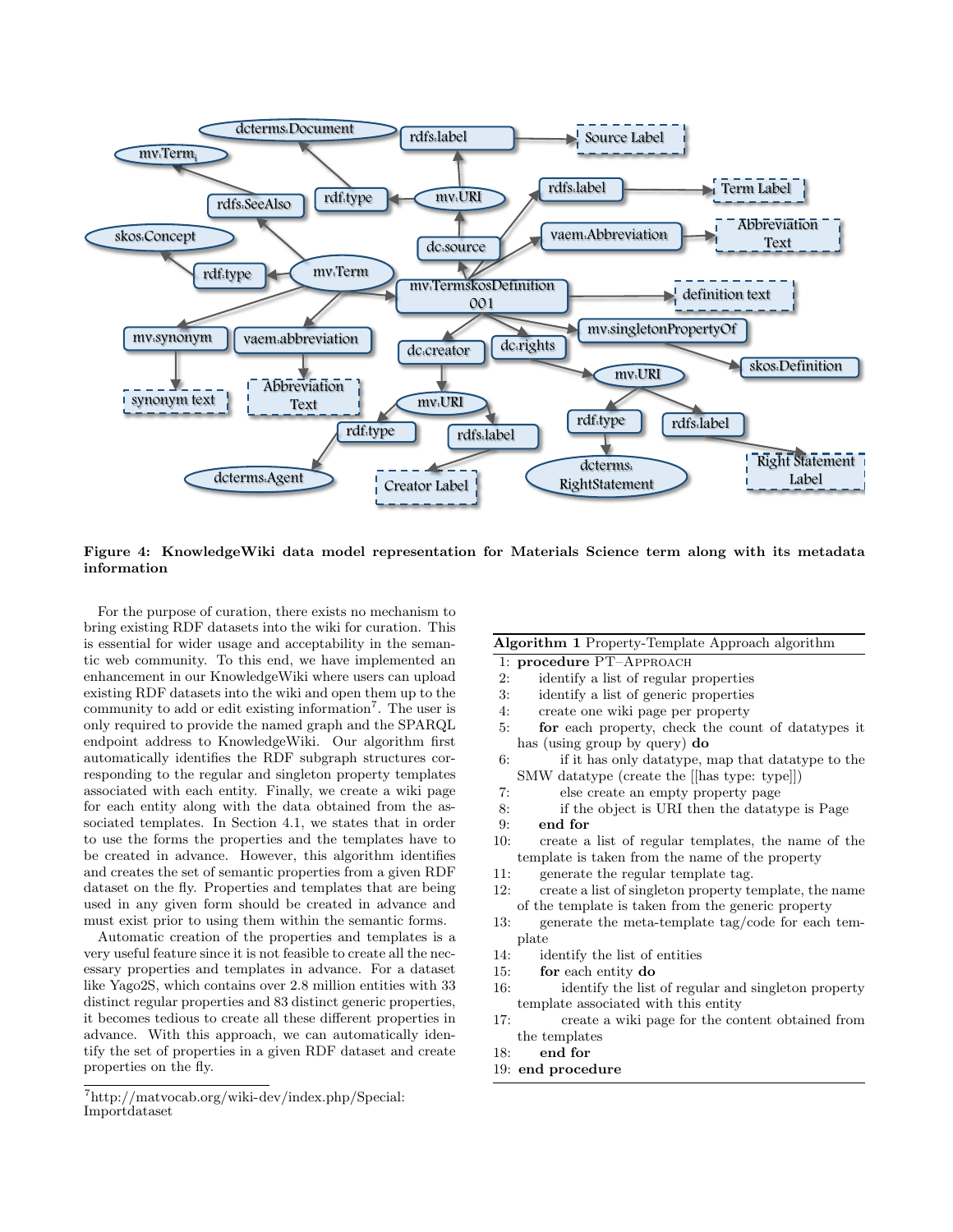Table 3: Sample CSV file segment

| Title   | DefinitionText                                  | Source                                             | Rights                     |
|---------|-------------------------------------------------|----------------------------------------------------|----------------------------|
| A-basis | The A mechanical property value is the value    | ASM Handbook                                       | Reproduced with permission |
| A-stage | An early stage in the preparation of certain    | ASM Handbook                                       | Reproduced with permission |
| ADK     | Notation used for the k-sample Anderson-Darling | Composite Materials Handbook                       | MIL-HDBK-17F-1F, 17 June   |
| Aliquot | A small representative portion                  | Composite Materials Handbook   MIL-HDBK-17F-1F, 17 |                            |

Algorithm. The stepwise implementation of the algorithm is defined here for importing an RDF dataset into the wiki by identifying the regular and singleton property templates in the dataset.

Here we define three kinds of properties: regular properties, generic properties, and singleton properties. A typical property is termed as regular property. A property that has a singleton property derived from it, is termed a generic property. Singleton properties can be viewed as instances of generic properties whose extensions contain a set of entity pairs. If SP rdf:singletonPropertyOf P, then SP is the singleton property of the generic property  $P$  and both these properties are regular properties.

Next, we identify all the distinct regular and generic properties and create a page for each property. During property creation task, our algorithm checks the datatype of each of the property for the appropriate datatype association. For example, for the property  $mv:sourceURL$ , which is used to specify the resource link of the source of the definition, we create a property of the type URL. We create a property page with the title mv:sourceURL and the content of this page contains [[Has type::URL]].

Then, we create one template per property. The template title is the name of the property, and the wiki page holding the template information also contains the MagicWord for generating the necessary triples.

We also create a list of singleton property templates. Since a singleton property is an instance of a generic property, we name the singleton templates with the generic property name. We add the MagicWord and its associated parameters "#singletontemplate:singleton prop=" within each template page for processing singleton property templates.

Once all the necessary properties and templates are created, for each entity in the dataset, a wiki page is created to represent the entity by adding all the required templates with its values in the content of the wiki page.

We implemented the algorithm in our KnowledgeWiki for importing any given RDF graph, provided via SPARQL endpoints. Our SPARQL endpoint is public and available for querying. This feature is available at our wiki<sup>8</sup>. This work is ongoing and we are planning to evaluate this algorithm with different datasets.

## 5. USE CASE FOR MATERIALS SCIENCE

In this work, we were particularly interested in understanding how our KnowledgeWiki could be utilized in materials science community. We would like to explore this question quantitatively and qualitatively with respect to the materials science domain. The architecture of our KnowledgeWiki was discussed in Section 4.1. Here we describe a specific use case of the system for materials science.

Schema-level description of vocabularies. We were provided with three vocabularies by the community, including ASM Handbook Volume 21, MIL-HDBK-17, and MIL-HDBK-5. The data provided to us was legacy data present in excel spreadsheets. We worked with domain scientists and identified the following requirements: (1) consolidate these disparate sets of vocabularies to have one common vocabulary describing the materials science domain, (2) develop a method to represent each term and its provenance metadata appropriately, and (3) make this wiki-based tool open for community authoring.

Singleton Property Templates with semantic interface for crowd-sourcing. To address the requirements described above, we developed a new data model for representation. Our data model captures elements such as definition text, image, sound and other elements to represent each term. We defined eleven templates to model and represent the materials science vocabulary, including six singleton property templates and five regular templates. The singleton property templates are Definition Text, Image, Video, Sound Recording, Equation, and Code Snippet. The regular templates are Name Abbreviation Synonym, Symbol, Other Website Definition, Unit, and References.

We use existing vocabularies such as *dcterms* (Dublin Core), skos (SKOS), and qudt (Quantities, Units, Dimensions and Data Types) to define the classes and properties. We also create a new prefix  $mv$  (MatVocab) for the new integrated materials science vocabulary. Figure 4 shows the schema-level data model that we developed using the singleton property template extension. The property  $mv$ : TermskosDefinition001 is a singleton property instance of the imported property skos:definition and is used to specify the definition of a term. Using the singleton property data model, we can specify all the metadata associated with the definition such as provenance information *dcterms:source* and rights information *dcterms:rights*. When creating a singleton property template, the user gets to select the property to instantiate the singleton property. For example, in Figure 4 the "skos:definition" is selected to generate the singleton property.

The singleton property template uses the singleton property instance to refer to the entire triple succinctly, and enable metadata to be associated with triples via the property instance. Given a vocabulary term, our data model allows users to add multiple definitions (with associated details) for any element. For example, the term Autoclave can have multiple definitions derived from different vocabularies such as the ASM Handbook Volume 21, MIL-HDBK-5, and MIL-HDBK-17. Singleton property templates can handle such representations easily.

Finally as mentioned earlier, using these templates along with the forms a wiki page is created for each entity with the term name as the page title within the main namespace. Specifically, Table 4 describes a simple example where, mat-

<sup>8</sup>http://matvocab.org/wiki-dev/index.php/Special: Importdataset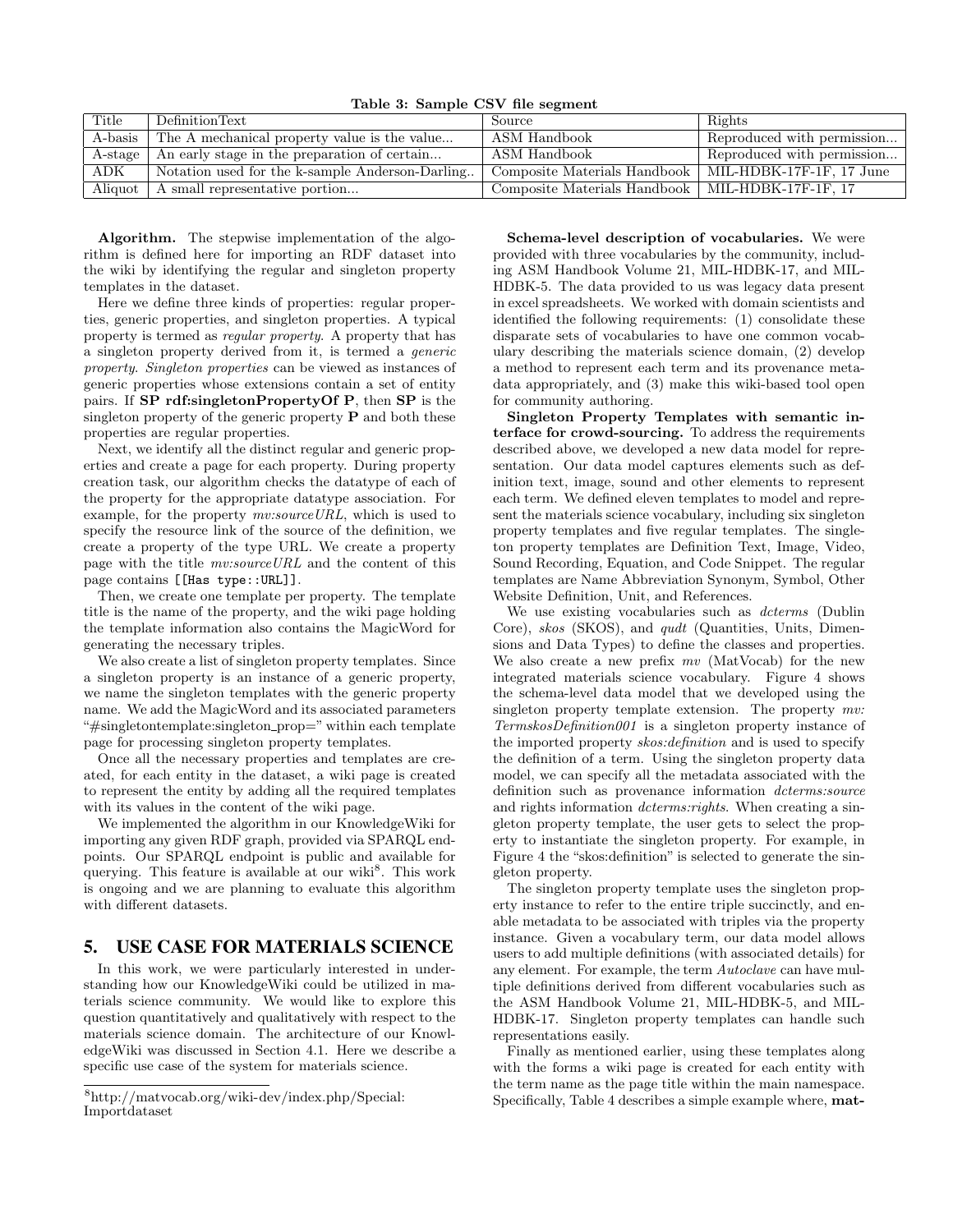

Figure 5: KnowledgeWiki's semantic form

sup could be the namespace URI coined by a materials supplier coupled with a local part that specifies the materials. Likewise, testhouse could be the namespace URI devised by the company testing the materials (perhaps only used on their intranet). The existing prefix URI rdf and dctype include a number of defined terms (local parts) that are widely used.

Loading vocabularies into KnowledgeWiki. The three vocabularies (ASM Handbook Volume 21, MIL-HDBK-5, and MIL-HDBK-17) were imported into the wiki using the "CSV Import" feature<sup>9</sup>. The implementation described so far, allows users to add terms via semantic forms. However, in the case when data providers have a large number of terms, it is a tedious task for them to go and add each term manually via semantic forms. Therefore, we developed a bulk upload functionality to add a large number of terms to KnowledgeWiki using a predefined structured form. We extended the Semantic MediaWiki Import CSV feature.

We restrict the format of the input CSV file in a way which adheres to our data model. More specifically, we only allow the properties supported by our semantic forms. In the CSV file, the header row specifies the properties and other rows specify the values for each term (Title). A sample CSV file segment is shown in Table 3.

Here the user just needs to upload a CSV file from their file system. Once the file is uploaded, KnowledgeWiki represents each entity on a wiki page and generates the semantic triples. For example as seen in Table 3.

In order to help the materials science community to create a consolidated vocabulary (MatVocab) using our system, we had to address some complex problems when dealing with knowledge integration. For example, more than one definition can be present on a term's page. The community can use KnowledgeWiki as a means to express member opinions and ultimately select specific elements as terms to define. In other cases, what started as a definition for one term

could evolve into multiple terms with their own respective definition elements. For example, if "Modulus" were added as a term then, through community discussion that specific term could be spun-off into other terms like TensileModulus, ShearModulus, CompressiveModulus, or BulkModulus.

One unique feature of KnowledgeWiki is the ability to allow for multiple textual definitions along with their respective source and license information. Therefore, whenever an element of a definition is used, the license is presented along with the element.

The three vocabularies were successfully imported into the wiki using our extensions. There is a total of 2,800 entity pages created from the three vocabularies. Each of these terms may have values for 11 templates defined on the wiki. Currently Kno.e.sis is hosting an instance of KnowledgeWiki, called MatVocab, that is being used to create and curate a vocabulary for material scientists.

Open Sourcing. Open sourcing a piece of software is to make its source code available for modification or enhancement by anyone. By making the software open source, it becomes transparent, easy to use, and widely accepted in the community. It allows for communities to freely access and modify the software and customize it per their requirements. The implementation of our KnowledgeWiki is open source and free to use. The software is available on  $\text{GitHub}^{10}$ .

# 6. DISCUSSION AND FUTURE WORK

One of the important features of our wiki is how easily it can be adapted to a new domain, as discussed below.

1) Creating the data model for the vocabularies from other domains. In order to create a vocabulary for a new domain, we only need to create the set of templates to reflect the new relationships in the domain. For this, the user has to identify the information that the user wants to capture, and based on requirement, the user can use a singleton property template

<sup>9</sup>http://matvocab.org/wiki-dev/index.php/Special:ImportCSV

 $\sqrt[10]{\text{https://github.com/MaterialWays/semanticwiki/ree/m}}$ deployment/deployment/README.md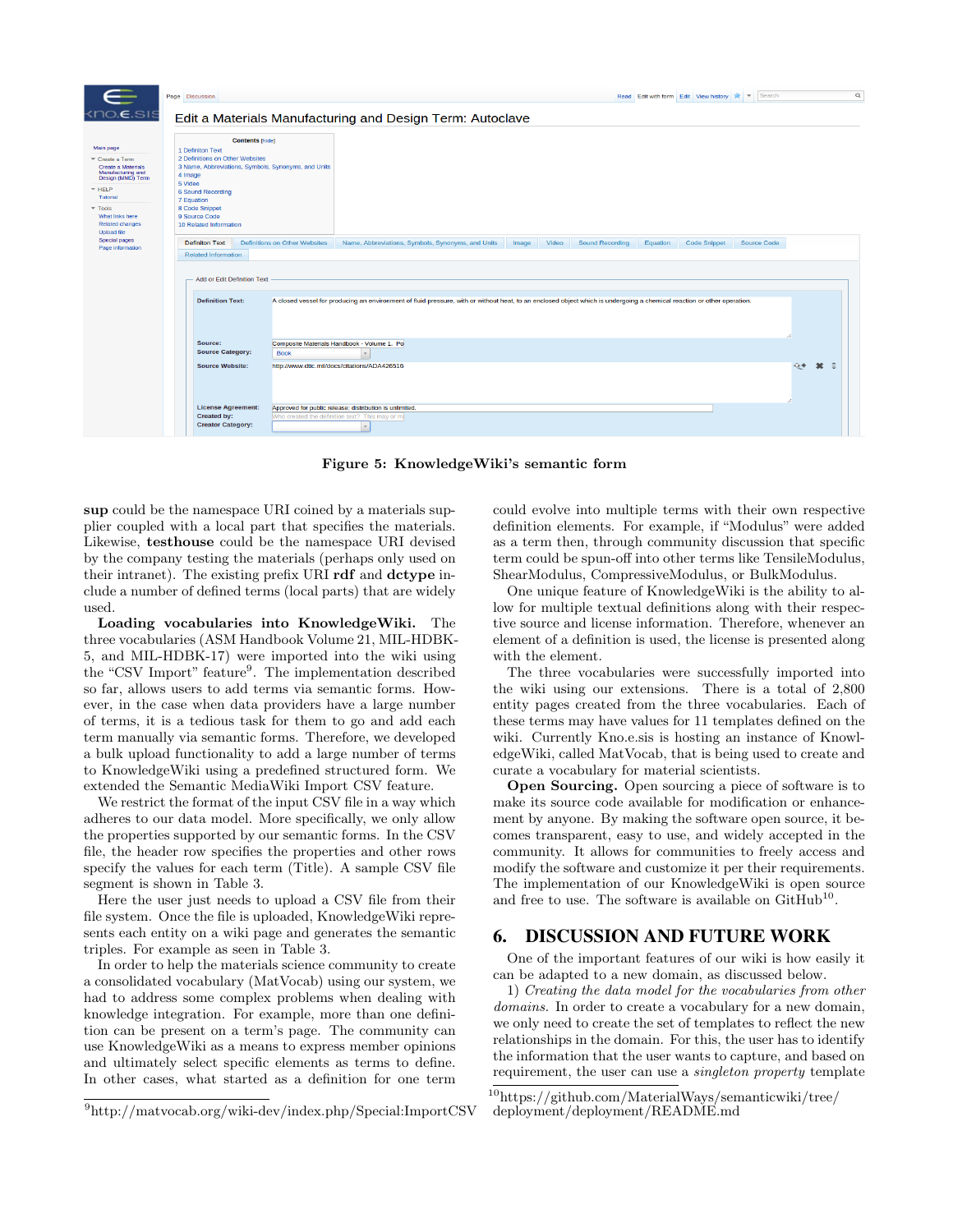Table 4: Triple representation

| Subject                  | Predicate                      | Object                  |
|--------------------------|--------------------------------|-------------------------|
| matsup:Material_7075T6   | mmd:hasTensileUltimateStrength | "510 MPa"               |
| testhouse:TestSpecimen_3 | eg:isComprisedOf               | matsup:Material_7075-T6 |
| testhouse:TestSpecimen_3 | rdf:type                       | dctype:PhysicalObject   |

or a regular template. For example, if the user wants to capture provenance information for an entity, the user should use the singleton property template. Next, the user needs to create the semantic forms using these templates. These forms are used for creating and curating information on the wiki. Further information on how to set up KnowledgeWiki for a new domain can be found on our wiki  $\mathsf{page}^{11}$ 

This work can be applied to other domains such as chemistry (e.g., PubChem) and bioinformatics (e.g., BKR). In fact, the singleton property approach has been discussed by the bio hackathon community and has also been evaluated and compared with other approaches in PubChem. In another work by Tudorache et al. they describe their tool iCAT to curate the International Classification of Diseases (ICD-11) [17]. They report the use of such a tool in the classification of epidemiology and healthcare data management for clinical purposes. Therefore, with the above mentioned features we feel our system is easy to adapt to a new domain. Another aspect is the

2) Use of our system for creating RDF datasets in general, this is not only with provenance metadata, but for any kind of meta data about the triples. The semantic extension that we developed for representing meta information is generic and allows for any kind of data annotation such as provenance, access control or spatio-temporal information. Finally,

 $3) Data$  *re-usability*, the data and its meta information that is collected or created using our system is ultimately represented as triples in the RDF format. This output created by our system, where the data is represented using the singleton property approach can be queried or reused by other applications and tools. The singleton property triple pattern allows consumers of our data to discover expected access patterns for this data. Currently our data can be queried using the standard SPARQL queries, we have listed a set of simple SPARQL queries on our wiki page<sup>12</sup>.

# 7. CONCLUSION

In this work we have reported about the development of our KnowledgeWiki and how we adopted it for curating vocabularies in the materials science domain. We have showed that by enhancing and extending the existing Semantic MediaWiki we can facilitate communities to create and curate vocabularies. KnowledgeWiki has been designed as an extension to the well known open source platform Semantic MediaWiki (SMW) that adds a mechanism to capture provenance information efficiently by leveraging the well known singleton property approach.

KnowledgeWiki is open source and licensed under GNU General Public License. The content published in KnowledgeWiki is licensed under Creative Commons Attribution-ShareAlike License unless overridden by the data providers

as stated in the new licensing statement. We have been able to bring existing materials science data into the wiki successfully for curation and preservation the metadata of the RDF triples. The extension of singleton property templates in KnowledgeWiki is able to accomplish such a goal.

# 8. ACKNOWLEDGEMENTS

This research was funded by the U.S Air Force Research Laboratory(AFRL), through the contract FA8750-13-1-0244. We would like to thank Clare Paul for his vision of how domain experts would use the KnowledgeWiki as well as his technical contributions in its design and development. We also thank Kalpa Gunaratna, Siva Kumar Cheekula, Swapnil Soni, and Mary Panahiazar who contributed to related aspects of this work.

#### 9. REFERENCES

- [1] S. Auer, S. Dietzold, and T. Riechert. OntoWiki–a tool for social, semantic collaboration. In The Semantic Web-ISWC 2006, pages 736–749. Springer, 2006.
- [2] M. N. K. Boulos. Semantic Wikis: A comprehensible introduction with examples from the health sciences. Journal of Emerging Technologies in Web Intelligence, 1(1):94–96, 2009.
- [3] F. Bry, S. Schaffert, D. Vrandečić, and K. Weiand. Semantic wikis: Approaches, applications, and perspectives. Springer, 2012.
- [4] M. Buffa, F. Gandon, G. Ereteo, P. Sander, and C. Faron. SweetWiki: A semantic wiki. Web Semantics: Science, Services and Agents on the World Wide Web, 6(1):84–97, 2008.
- [5] K. Cheung, J. Drennan, and J. Hunter. Towards an Ontology for Data-driven Discovery of New Materials. In AAAI Spring Symposium: Semantic Scientific Knowledge Integration, pages 9–14, 2008.
- [6] F. Erxleben, M. Günther, M. Krötzsch, J. Mendez, and D. Vrandečić. Introducing Wikidata to the Linked Data Web. In The Semantic Web–ISWC 2014, pages 50–65. Springer, 2014.
- [7] G. Fu, E. Bolton, N. Q. Rosinach, L. I. Furlong, V. Nguyen, A. Sheth, O. Bodenreider, and M. Dumontier. Exposing Provenance Metadata Using Different RDF Models. arXiv preprint arXiv:1509.02822, 2015.
- [8] D. Hernández, A. Hogan, and M. Krötzsch. Reifying RDF: What Works Well With Wikidata?
- [9] A. International, A. I. A. P. D. Committee, and A. I. H. Committee. ASM handbook, volume 13. ASM International, 2005.
- [10] M. Krötzsch, D. Vrandečić, and M. Völkel. Semantic mediawiki. In The Semantic Web-ISWC 2006, pages 935–942. Springer, 2006.
- [11] T. Kuhn. Acewiki: A natural and expressive semantic wiki. arXiv preprint arXiv:0807.4618, 2008.

 $\rm ^{11}$ http://wiki.knoesis.org/index.php/KnowledgeWiki

<sup>12</sup>http://wiki.knoesis.org/index.php/KnowledgeWiki